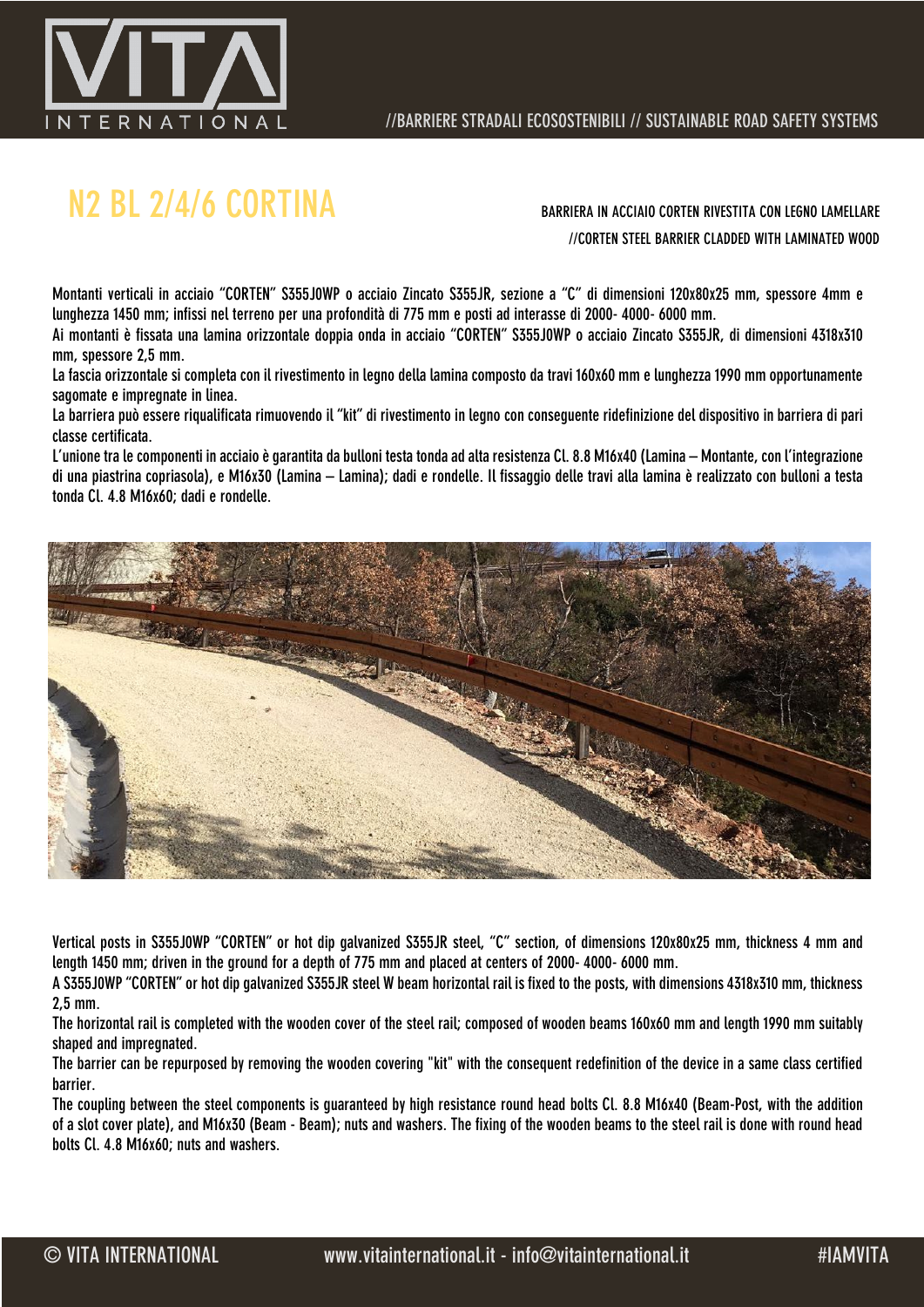

### //BARRIERE STRADALI ECOSOSTENIBILI // SUSTAINABLE ROAD SAFETY SYSTEMS

## N2 BL 2 CORTINA BARRIERA IN ACCIAIO CORTEN RIVESTITA CON LEGNO LAMELLARE

# //CORTEN STEEL BARRIER CLADDED WITH LAMINATED WOOD



#### BORDO LATERALE // ROAD SIDE

PICEA ABIES GL24h // CORTEN S355J0WP

INTERASSE // POST DISTANCE 2MT

LIVELLO DI CONTENIMENTO // CONTAINMENT LEVEL N2 DEFLESSIONE DINAMICA NORMALIZZATA // NORMALIZED DYNAMIC DEFLECTION 0.9 m LARGHEZZA OPERATIVA // WORKING WIDTH W3 (1.0 m)

LUNGHEZZA BARRIERA INSTALLATA // INSTALLED BARRIER LENGTH 44 m

SEVERITA' DELL'URTO // IMPACT SEVERITY ASI A

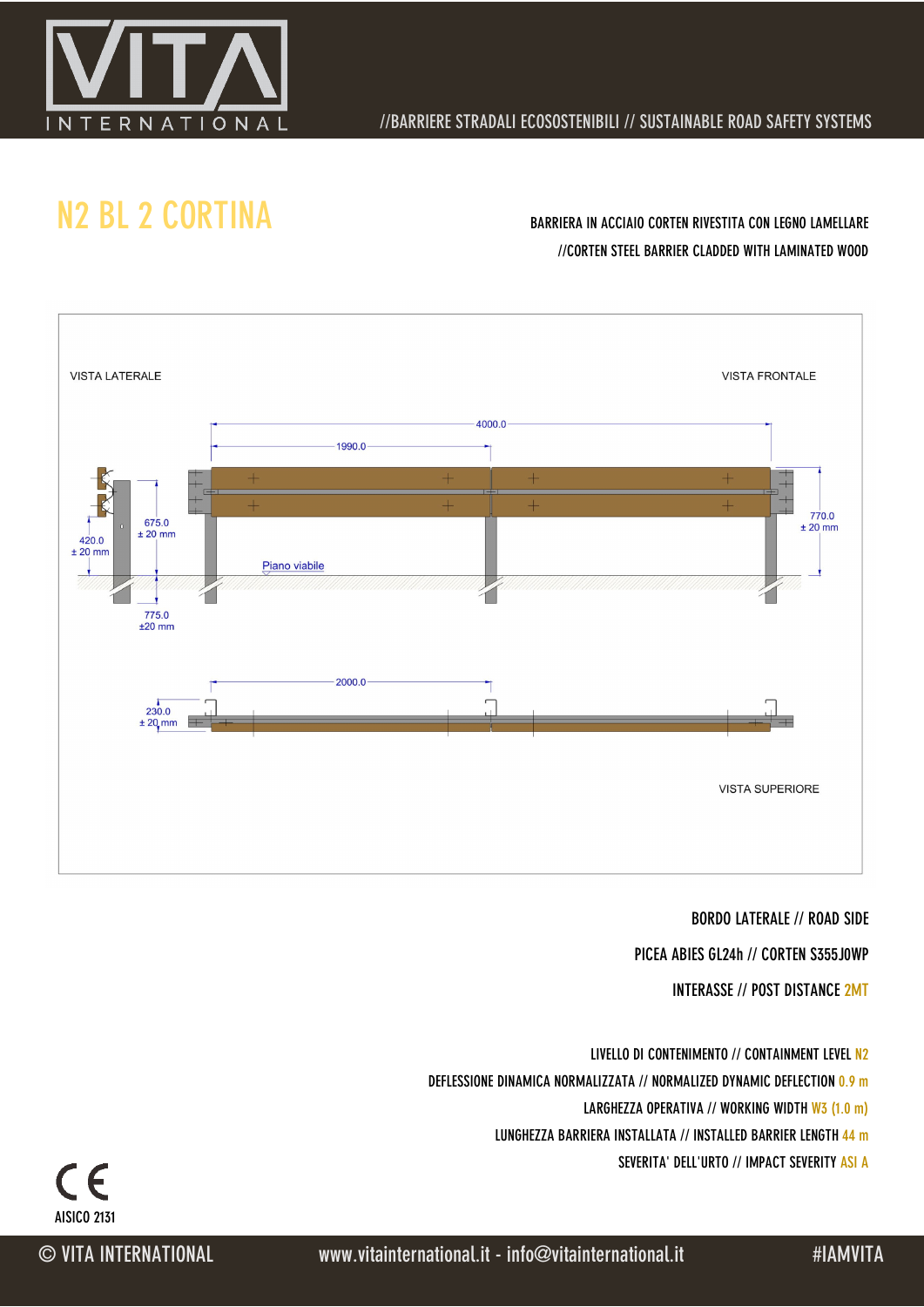

### //BARRIERE STRADALI ECOSOSTENIBILI // SUSTAINABLE ROAD SAFETY SYSTEMS

## N<sub>2</sub> BL 4 CORTINA BARRIERA IN ACCIAIO CORTEN RIVESTITA CON LEGNO LAMELLARE

# //CORTEN STEEL BARRIER CLADDED WITH LAMINATED WOOD



#### BORDO LATERALE // ROAD SIDE

PICEA ABIES GL24h // CORTEN S355J0WP

INTERASSE // POST DISTANCE 4MT

LIVELLO DI CONTENIMENTO // CONTAINMENT LEVEL N2 DEFLESSIONE DINAMICA NORMALIZZATA // NORMALIZED DYNAMIC DEFLECTION 1.2 m LARGHEZZA OPERATIVA // WORKING WIDTH W4 (1.3 m)

LUNGHEZZA BARRIERA INSTALLATA // INSTALLED BARRIER LENGTH 44 m

SEVERITA' DELL'URTO // IMPACT SEVERITY ASI A